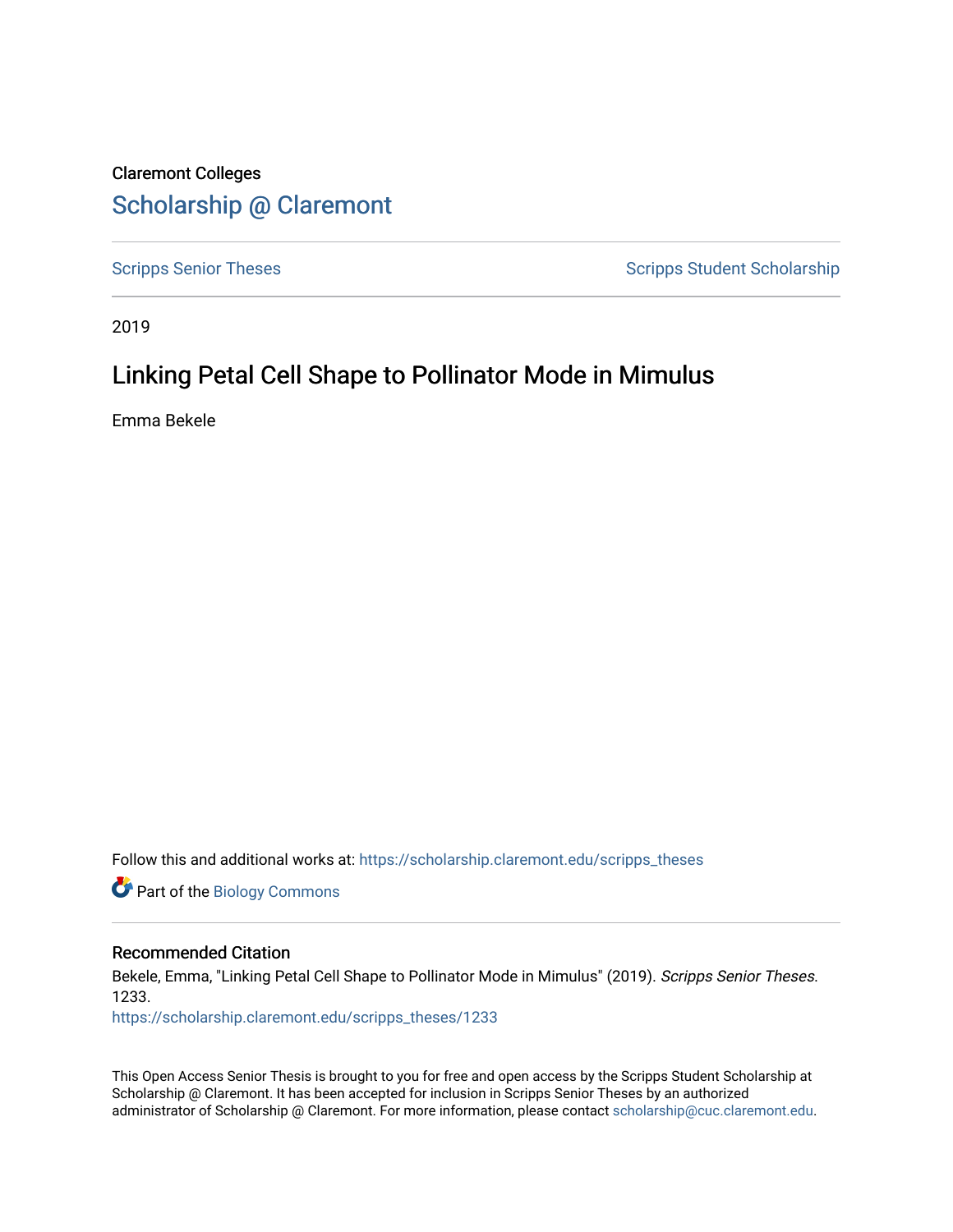Linking Petal Cell Shape to Pollinator Mode in *Mimulus*

A Thesis Presented

by

Emma Bekele

To the Keck Science Department

Of Claremont McKenna, Pitzer, and Scripps Colleges

In partial fulfillment of

The degree of Bachelor of Arts

Senior Thesis in Biology

<span id="page-1-0"></span>10 December, 2018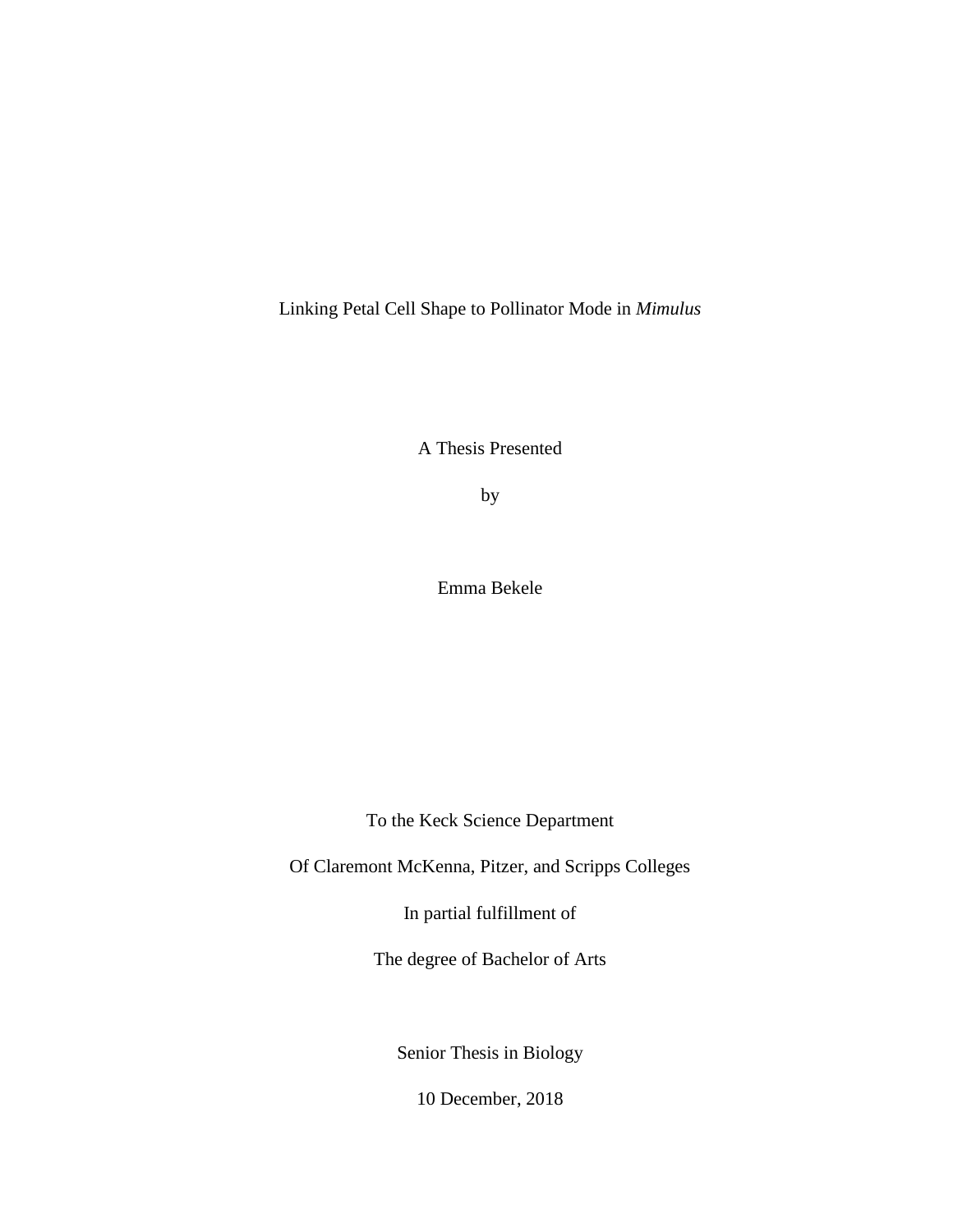# Contents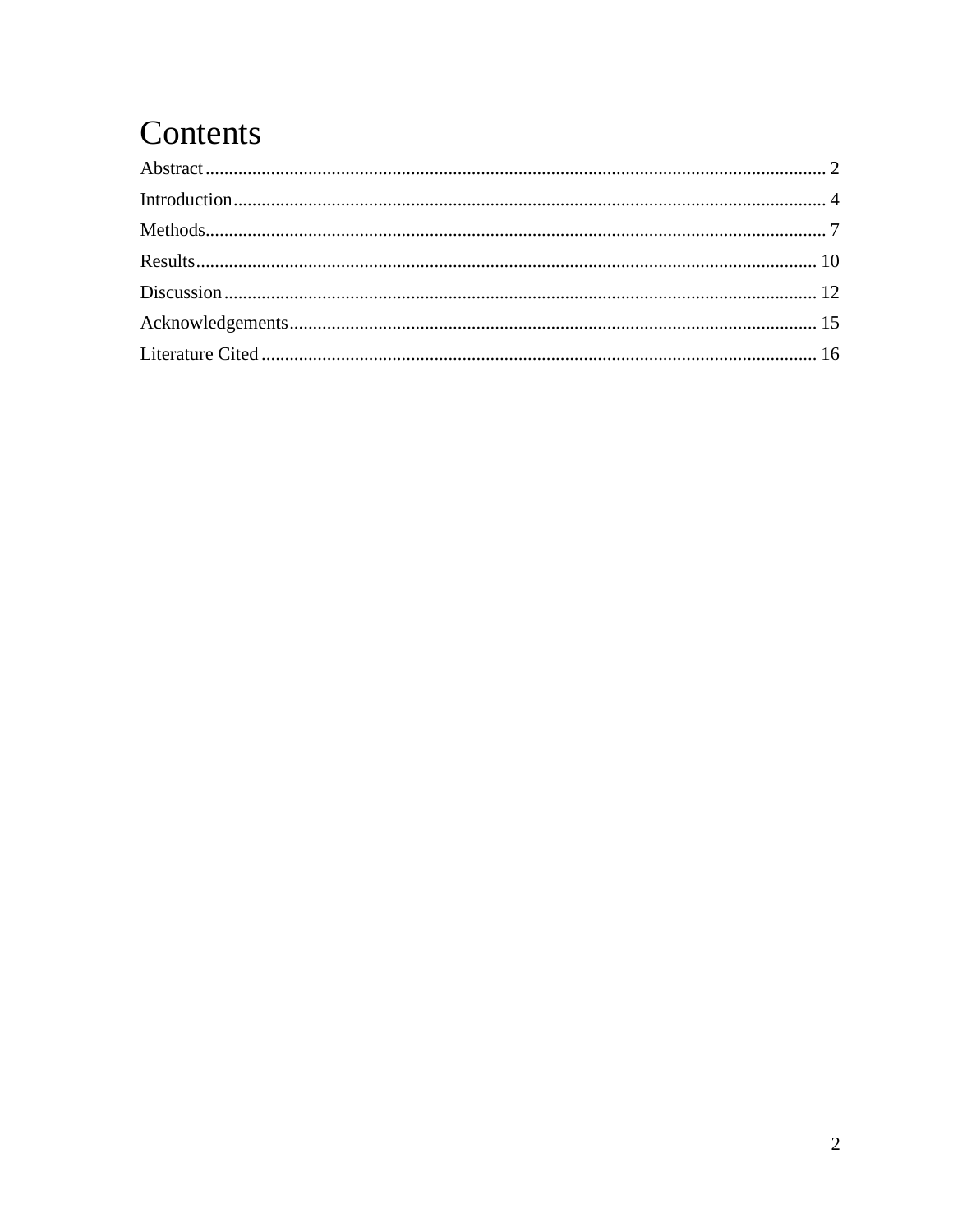# Abstract

Reproduction is essential for all organisms. In plants, reproduction relies on pollination. In addition to large-scale traits such as shape and color, flowers may use traits imperceptible to the naked eye in order to attract pollinators. One such trait may be conical cell shape of petal cells. Previous work has identified conical petal cells as providing a foothold for foraging bees, suggesting that conical cell shape is an adaptation to bee pollination. However, this hypothesis has not been fully tested and requires development of a rigorous methodology for quantifying cell shape. Here, we utilize natural variation in pollinator mode in pairs of *Mimulus* species to explore this hypothesis. We further developed a systematic and more robust methodology for measuring cell shape, Conical Value, *C.* We confirmed our *C* value in two wild-type *Mimulus* species and their flat-celled mutants. *C* also aligns more closely to qualitative observations than previously established metrics. Finally, we applied *C* to pairs of *Mimulus* species and found that petal cells were significantly more conical in bee-pollinated than self-pollinated species. Our findings suggest that pollination by bees either maintains or selects for petal cells with a conical shape.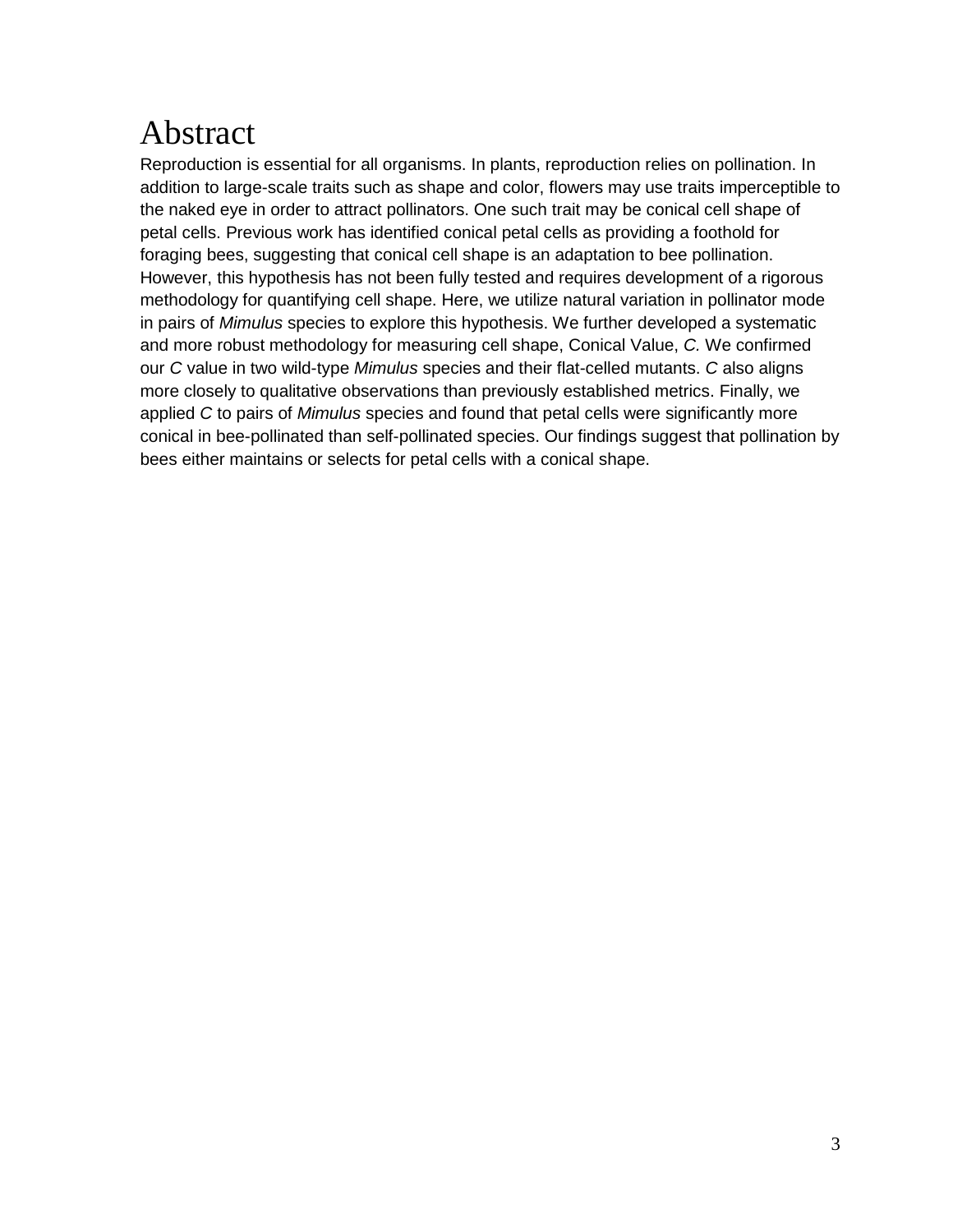# <span id="page-4-0"></span>Introduction

Plants rely on diverse pollinators for reproduction. In order to attract and accommodate diverse pollinators, plants have evolved pollination syndromes. These suites of floral traits, which are observed among many flowers that share a type pollinator, both invite specific pollinators to a flower and increase the ease of pollination. Pollination syndromes have a large impact on floral morphology. Bee pollinated flowers tend to be yellow, blue, or pink with a large landing platform. Hummingbird pollinated flowers are often red with a long calyx and large nectar rewards. Self-pollinated flowers, without need to attract a pollinator, are often small and duller in color (Abrol, 2012).

In addition to such macroscopic traits, there are also features of pollination syndromes that are not visible to the human eye. Bees can sense floral traits which humans cannot easily detect. These traits show a large range of complexity. For example, UV nectar guides on flower petals serve to point foraging bees to the flower's nectar reward, thus allowing the flower to be pollinated in the process (Abrol, 2012). Because bees must expend energy in order to maintain their body temperature, warmer flowers may also be considered as a reward. As such, bees have been shown to be able to predict floral temperature before landing (Dyer et al., 2007). In fact, invisible traits may be better predictors of pollinator syndrome than visible floral morphology. In five *Buddleja* species of flowers, floral scent was shown to more accurately correspond to a flower's pollinator as compared to floral shape (Bailes and Glover, 2018). Additionally, bees, like many insects, are sensitive to polarized light. They have demonstrated the ability to associate polarization with rewards on artificial flowers, suggesting the possibility that bees use polarization as a cue when searching for flowers (Foster et al., 2014).

Another microscopic trait that may be a part of the bee pollination syndrome is conical petal cell shape. Although the typical conception of a plant cell is a rigid, flat rectangle, approximately 79% of all plants have flowers with pointed, conical-shaped cells in the petals (Kay, Daoud, and Stirton, 1981). This prevalence begs the question: what purpose, if any, does conical petal cell shape have? Any definitive function of conical cells remains unknown, but they are frequently associated with bee pollination and there are many ways in which conical cell shape may contribute to the bee pollination syndrome. Conical cells refract and reflect visible and UV light differently from flat cells (Noda et al., 1994; Dyer et al., 2007). As a result, conical cells can produce epidermal surfaces with brighter spectral and UV color, though bees had some difficulty identifying differences between conical-celled flowers and mutant flat-celled flowers (Dyer et al., 2007). Polarization is caused by cell shape and micro/macropatterning of the petal surface, indicating that polarization may be yet another function of variation in petal cell shape (Moyroud and Glover, 2016). Gloss may also attract pollinators to a flower. However, the effect of gloss is greatest on smooth, flat-celled surfaces. Because most petals have conical cells, gloss frequently appears only on the tips of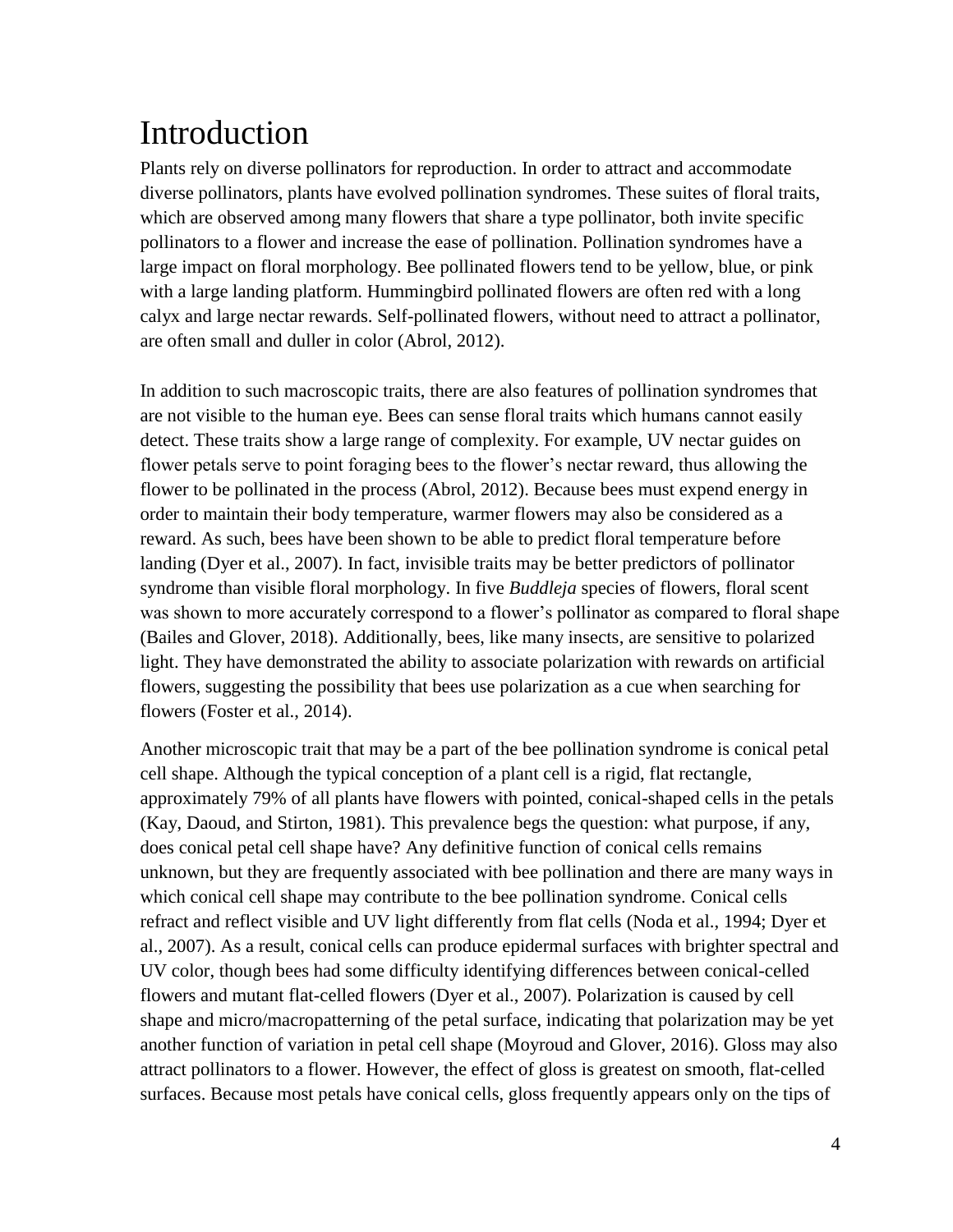such cells (Papioriek et al., 2014). However, whether or not gloss attracts pollinators to flowers remains uncertain (Moyroud and Glover, 2016). Though visual cues may be some of the most apparent purposes of petal cell shape, they are not the only benefit that conical cells may provide to pollinators. Conical cell shape may also influence petal wettability, or the amount of water that remains on a petal surface (Whitney et al., 2011a). Wettability can be a mechanism for controlling floral temperature, which could, in turn, attract bees, which prefer to visit warmer flowers (Dyer et al., 2006). Flat-celled mutant flowers tend to be colder than their conical-cell wild-type counterparts, indicating that conical cell shape could be attracting bees with heat. However, while conical cells do decrease petal wettability, petal wettability itself has not been shown to have any significant impact on floral temperature, though the cell shape may still attract bee pollinators with visual and tactile cues (Whitney et al., 2011a; Whitney et al., 2011b).

Additionally, conical cells could serve as foot grips for bees. Bees, using tactile cues alone, are able to distinguish between conical and flat celled floral surfaces. Bees prefer to visit conical-cell surfaces when the surface is more vertical, and thus more difficult to land on, but show no preference between conical and flat-celled surfaces when surfaces were presented horizontally. Finally, bees abort fewer landings on conical-cell surfaces than on flat-cell surfaces. Together, these observations indicate that conical cells could increase bees' grip on flowers during foraging. (Whitney et al., 2011b; Whitney et al., 2009). This was further supported by Bräuer et al. (2017), who found that both Carniolan honeybees and greenbottle flies could more easily walk on conical-celled surfaces than flat-celled surfaces. The textured surface provided by conical cells may be responsible for insects' increased ease of pollination on conical-celled petal surfaces.

In order to properly test for a relationship between cell shape and bee-pollination, cell shape must be measured in a systematic and robust way, which has proved challenging. There are a multitude of methods that have been used to quantify cell shape, though much of recent research has focused on measuring the angle of a cell's tip, a cell's dimensions, or ratios between the cell's tip and dimensions, but these measurements are typically considered independently (Ivakov and Persson, 2013; Bräuer et al., 2017; Ren et al., 2017; Dang et al., 2018). While a metric for evaluating cell shape with one comprehensive value, the Shape Parameter (*S*), has been proposed (Papiorek, Junker, and Lunau, 2014), this metric may not be the best way to capture cell shape. *S* is calculated by measuring the angles of the cell at the apical, lateral, and basal cell parts. These measurements are put into a formula to calculate a number on a scale from 0-1, where 1 represents a perfectly flat cell and 0 represents a perfectly conical cell (Papiorek, Junker, and Lunau, 2014; **Figure 1**). Papiorek, Junker, and Lunau (2014) developed *S* as a metric for measuring cells in order to compare shape with optical properties of the petal surface; thus, *S* was established though assumptions of the impact of cellular angles on light refraction. The formula, however, has major problems. For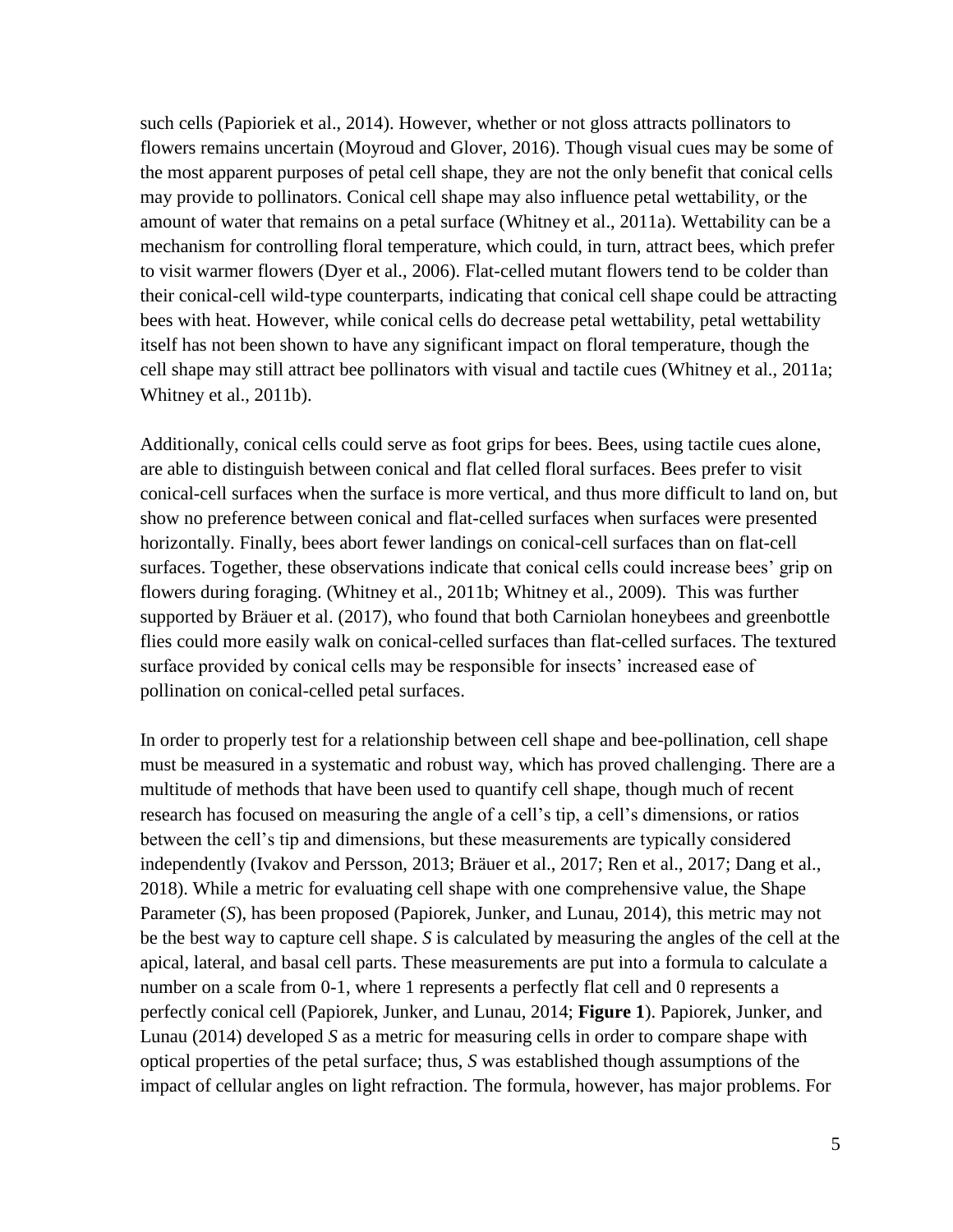example, it underestimates the conicality of cells with steep slopes while overestimating the conicality of cells with more gradual slopes. This is because the formula considers cells with lateral slopes closer to 90° to be flatter. However, this assumption does not always prove true; a cell with a straight lateral edge may be either flat or extremely pointed. Furthermore, the measurement ignores cellular dimensions and in Papiorek, Junker, and Lunau's 2014 study, the researchers did not take action to validate their cell shape measurements with qualitative observations. As such, developing a new metric to quantify cell shape is important to accurately understand the relationship between different petal cells' qualitative appearance and alternative metrics are explored in this paper.

An understanding of the genes underlying cell shape could provide additional insights into the nature of conical cell shape. One such candidate gene family is *MIXTA.* In snapdragons, the gene *MIXTA,* a MYB-related transcription factor, controls conical cell shape determination (Glover, Perez-Rodriguez, and Martin, 1998). In *Mimulus lewisii, MIXTA*-like R2R3 *MYB* controls petal cell development and pigmentation (Yuan et al., 2013), though there are numerous other *MIXTA-*like genes which may affect cell shape determination (Brockington et al., 2013). Evaluating *MIXTA* may help us to understand the evolutionary history of conical cell shape and thus provide information as to its function.

<span id="page-6-0"></span>In this study, I investigate cell shape relationships within the genus *Mimulus,* an ancestrally bee pollinated genus with multiple independent derivations of bird- and self-pollination (Beardsley et al, 2004). The primary goal of this study is to investigate whether conical cell shape an adaptation to bee pollination. A secondary goal was to develop a methodology for robustly and simply determining cell shape using light microscopy. If conical cell shape is an adaptation to bee pollination, then I predict to observe 1) flatter cells in self-pollinated flowers than in bee-pollinated flowers, 2) differences in variance of cell shape in selfpollinated flowers with respect to the cell shape of bee-pollinated flowers, as self-pollinated flowers may not experience any selective pressure to maintain conical cell shape. Nonfunctional traits, such as conical cells in a self-pollinating flowers, often see either increases or decreases in variance (Royer et al., 2016). Additionally, we investigated whether any nonfunctional mutations were present in *MIXTA*-like genes of selfers. In order to assess if cell shape is an adaptation to bee pollination, I compared petal cell shape using this new metric in two ways: a broad-scale assessment of cell shape across the genus *Mimulus* and a fine-scale comparison of species pairs.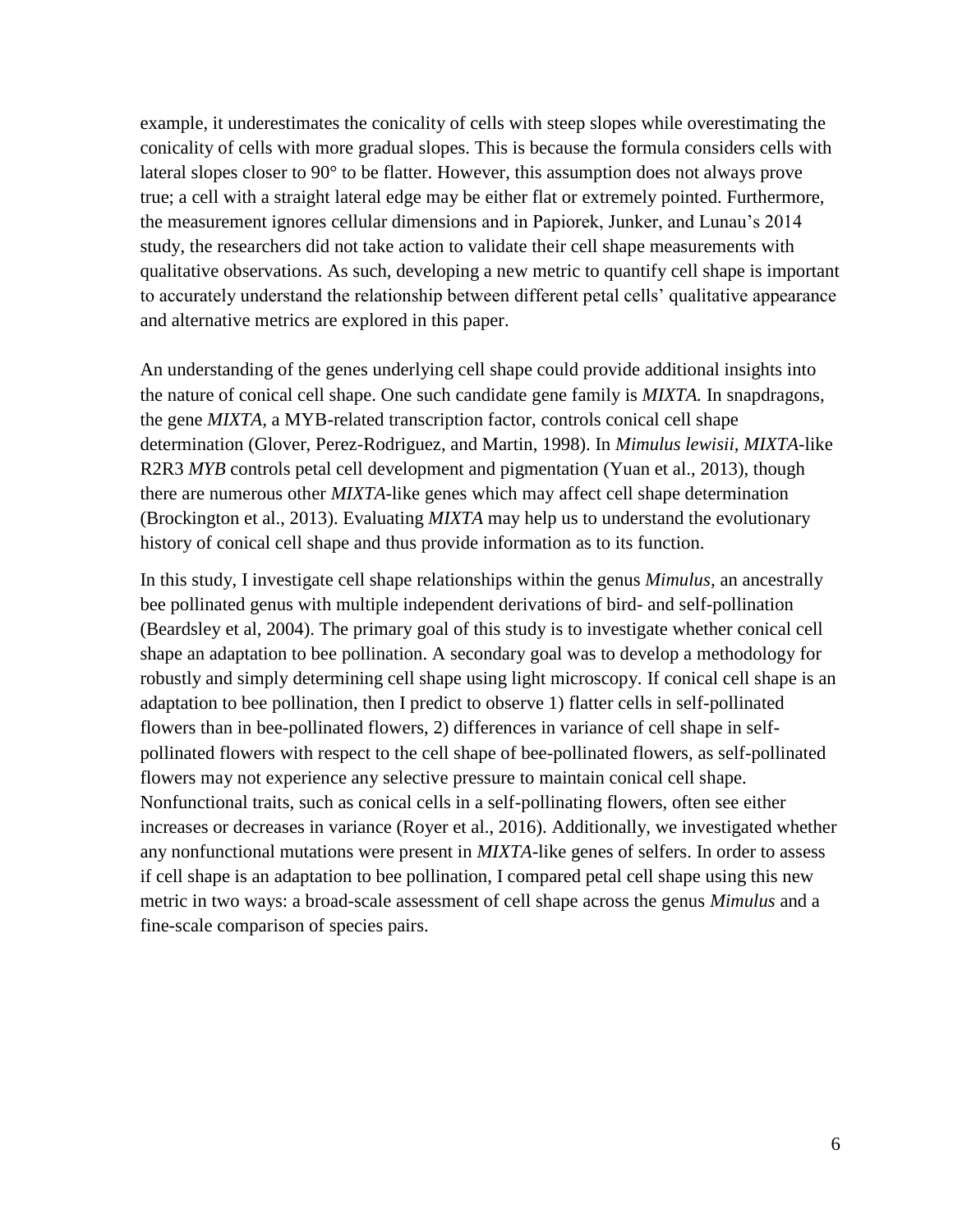# Methods

### **Study system**

To fairly compare cell shape between flowers, cell shape must be quantified. Four key species pair comparisons from the genus *Mimulus* are considered in this study: bee-pollinated *M. guttatus* and self-pollinated *M. micranthus;* bee-pollinated *M. lewisii,* and self-pollinated *M. parishii; M. lewisii* (wild type) and *M. lewisii* (flat-celled *MIXTA* mutant); and *M. verbenaceus* (wild type) and *M. verbenaceus* (flat-celled mutant) (Ritland and Ritland, 1989; Bradshaw Jr et al., 1995; Yuan et al., 2013; Fishman et al., 2014).

## **Planting**

In order to obtain flowers for analysis, plants were grown from seed. Seeds were planted in Edna's Best Potting Soil mixed with Perlite in 50 cell seedling starter trays. Seeds from *M. guttatus* (IM106), *M. parishii*, one wild-type *M. lewisii* line (LF10), one flat-celled mutant *M. lewisii* line (guideless), one wild-type *M. verbenaceous* line (MvBL), and one flat-celled mutant line of *M. verbenaceous* (MV00021) were stratified for 21 in a growth chamber at 2℃ and bottom watered. *M. micranthus* (EBR) seeds were stratified for 7 days in a growth chamber at 2℃ and bottom watered. After stratification, the plants remained in the growth chamber with 16 hour days at 22℃. After two months, *M. parishii*, LF10, guideless, MvBL, and MV00021 were transferred to four-inch pots while *M. guttatus* and *M. micranthus* were kept in the starter trays.

## **Confocal microscopy**

Confocal microscopy was used to obtain a three-dimensional image of cell shape. One flower from *M. guttatus, M. lewisii* (wild-type)*, M. lewisii* (flat-celled mutant)*, M. parishii, M. verbenaceus* (wild-type)*, and M. verbenaceus* (flat-celled mutant) each was picked. The center dorsal petal was removed and stained with 500nm Propidium Iodide for approximately 30 minutes (Molecular Probes, 1999). Petals were then washed with water and observed for surface cell shape using a Leica TSC SP Confocal Microscope.

## **Light microscopy**

Light microscopy was used to obtain images for measurement. One ventral petal and the center dorsal petal were cut from flowers from each species or line for light microscope imaging. Flowers from 10 *M. guttatus,* 10 *M. micranthus,* 10 *M. parishii,* 5 *M. lewisii* (wildtype), 4 *M. lewisii* (mutant flat-celled), 3 *M. verbenaceus* (wild-type), and 3 *M. verbenaceus*  (mutant, flat-celled) were analyzed with light microscopy. Differences in sample size were due to limited plant growth and floral blooming. Petals were folded in half along the cut edge with the epidermal side facing outwards to allow for clear viewing of the epidermal cells (Ren et al., 2017). Petals were mounted on water and photographed under the light microscope at 200x magnification. Pictures were taken along the natural edge and folded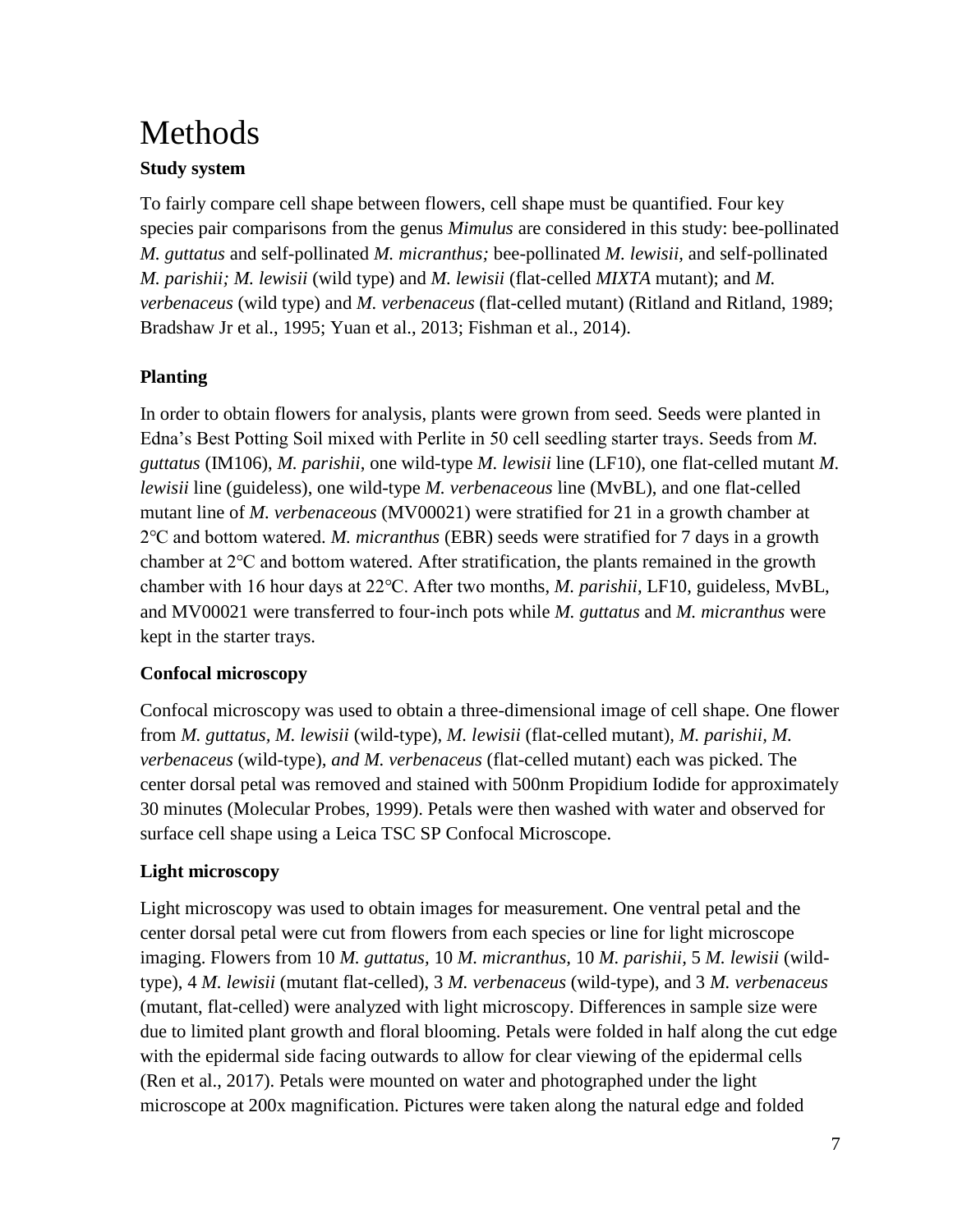edge of each petal. Six cells from the folded edge of the dorsal petal were measured in ImageJ (Rueden et al., 2017; Schindelin et al., 2012). Cell height and width were recorded, as were the apical angles 5 μm from the vertical bisection of the cell, lateral angles 5 μm from the horizontal bisection of the cell, and basal angles 5 μm from the vertical bisection of the cell (**Figure 1**). Finally, a numerical estimate of cell shape, on a scale of 1 to 5, where 1 is a perfectly conical cell with sharp side slopes and a narrow tip, and 5 is a perfectly flat, boxy cell, were recorded as estimate shape (**Figure 1).**



Figure 1. Methods of quantifying cell shape. A) The calculation of the shape parameter, S, a previously developed metric that has major issues (Papiorek, Junker, and Lunau, 2014). The shape parameter is a ratio measurement of angles at the cell's tip, side, and base. B) Measuring conicality to calculate C, the conical value. The conical vaule is a ratio measurement of the angles at the cell's tip and the ratio of the cell's height and width. C) Roughly estimating the shape of cells with Estimate Shape. Example cells are provided with assigned Estimate Shape values ranging on a scale of 1 to 5.

These measurements were used to calculate an *S* value (**Figure 1**) and a new metric, the Conical Value (*C*). *C* is calculated as  $\frac{\alpha_1 + \alpha_2}{180} * \frac{width}{height}$  $\frac{w_{\text{total}}}{height}$  where  $\alpha_1$  and  $\alpha_2$  are measured as outlined by Papiorek, Junker, and Lunau (2014); width is an individual cell's width measured at the midpoint, and height is an individual cell's height measured at the midpoint.

### **Bioinformatics**

In this study, four candidate *MIXTA-*like genes were identified and analyzed. The genes Migut.E00076, Migut.K01307, and Migut.H00943 were selected for their high expression levels in *Mimulus* petals (Finley and Jammes, 2018). The gene Migut.B01718 was chosen as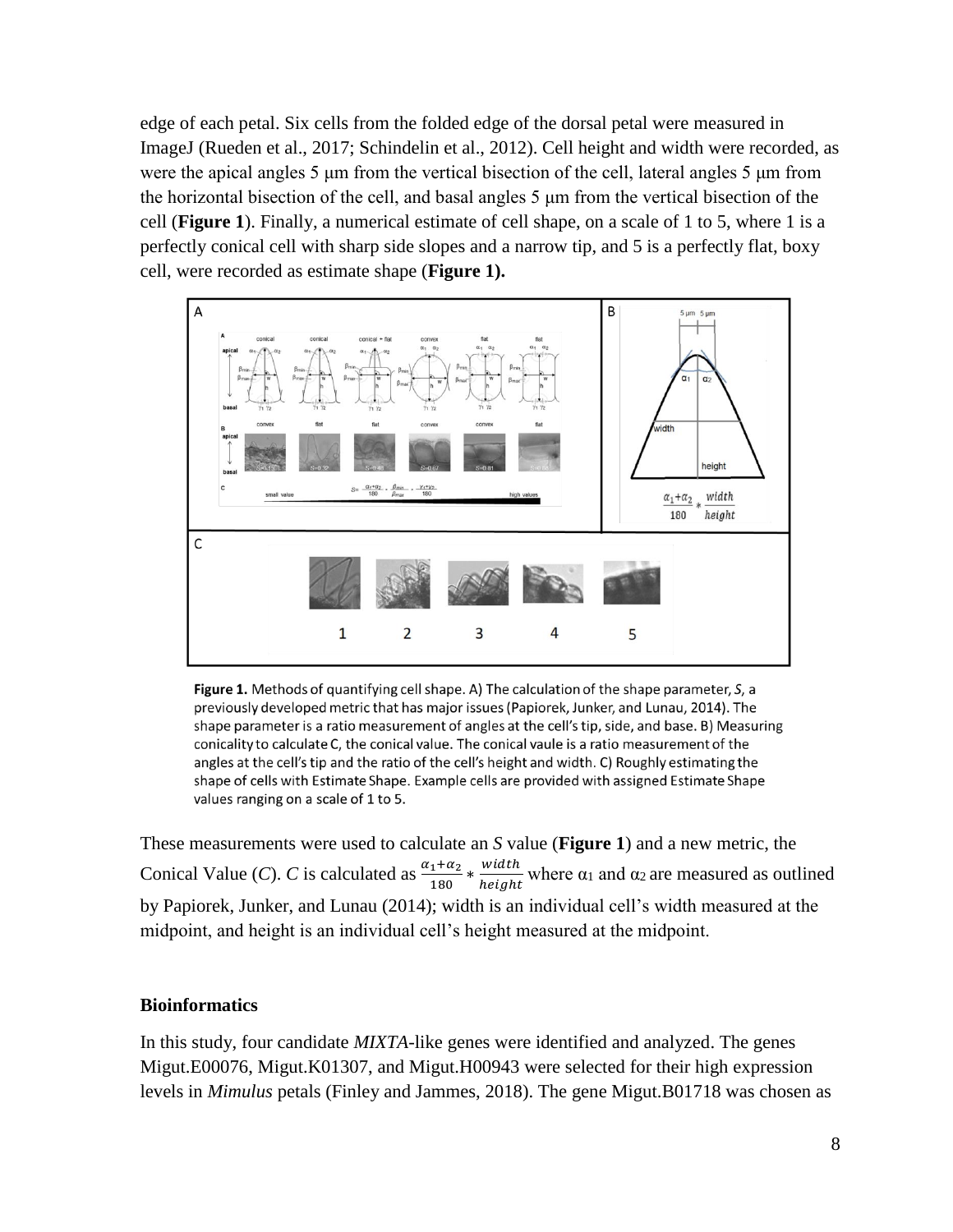it is the orthologue to the *MIXTA* gene discovered in *Arabidopsis* (Glover, Perez-Rodriguez, and Martin, 1998). These genes were evaluated in the *M. guttatus* complex due to *M. guttatus'* well-annotated genome.

Re-sequenced genome-wide Illumina data of self- and bee-pollinated species in the *M. guttatus* complex were aligned to the *M. guttatus* genome (*Mimulus guttatus* V2.0 annotation; [www.Phytozome.org\)](http://www.phytozome.org/) with the Burrows-Wheeler Aligner (Li and Durbin, 2009). The chosen lines were AHQTN1.6\_8 (*M. guttatus,* self-pollinated, sequenced by Fishman and Finseth), AHQT1.18 (*M. guttatus,* bee-pollinated, sequenced by Fishman and Finseth), BAG3 (*Mimulus tilingii,* bee-pollinated, Joint Genome Institute), BOG (*M. guttatus,* beepollinated, Brandvain et al., 2014), CACN9 (*M. nasutus,* self-pollinated, Brandvain et al., 2014), CP24 (*M. guttatus,* bee-pollinated, Brandvain et al., 2014), DENT (*M. dentilobus,*  bee-pollinated, Brandvain et al., 2014), DPRN104 ( *M. nasutus,* self-pollinated, Brandvain et al., 2014), DUN ( *M. guttatus,* bee-pollinated), EBR10 (*M. micranthus,* self-pollinated, sequenced by Fishman and Finseth), IM109(*M. guttatus,* bee-pollinated, Sweigart and Flagel, 2015), IM62 (*M. guttatus,* bee-pollinated, Sweigart and Flagel, 2015), IM767 (*M. guttatus,*  bee-pollinated, Sweigart and Flagel, 2015), INV (*M. guttatus,* bee-pollinated, sequenced by Fishman and Finseth), KOOT (*M. nasutus,* self-pollinated, Brandvain et al., 2014), LMC24 (*M. guttatus,* bee-pollinated, Brandvain et al., 2014), MAR3 *(M. guttatus,* bee-pollinated, Brandvain et al., 2014), NHN (*M. nasutus,* self-pollinated, Brandvain et al., 2014), NRM (*M. spp.,* self-pollinated, sequenced by Fishman and Finseth), PED5 (*M. guttatus,* bee-pollinated, Brandvain et al., 2014), RCT433 (*M. guttatus,* self-pollinated, sequenced by Fishman and Finseth), REM8 (*M. guttatus,* bee-pollinated, Brandvain et al., 2014), SF (*M. nasutus,* selfpollinated), Brandvain et al., 2014, SLP9 (*M. guttatus,* bee-pollinated, Brandvain et al., 2014), SWB-S3-1-8 (*M. guttatus,* bee-pollinated, Brandvain et al., 2014), and YJS6 (*M. guttatus,* bee-pollinated, Brandvain et al., 2014). The genomes were visualized in the Integrated Genome Viewer (Thorvaldsdóttir, Robinson, and Mesirov, 2013) at the genes Migut.E00076, Migut.K01307, Migut.H00943, and Migut.B01718. Genes were analyzed for frameshift or nonsense mutations using visual assessments of alignments in IGV.

### **Statistical analysis**

Analysis of differences in conicality between flower species and lines were performed with two-tailed t-tests. Comparisons of *C* and *S* to estimate shape were made with Linear Regressions. The test assumption of normality was checked with Shaprio-Wilk tests. Differences in variance in conicality between bee- and self- pollinated flowers were tested with an F-test. All statistical tests were performed in Rstudio (Rstudio Team, 2015).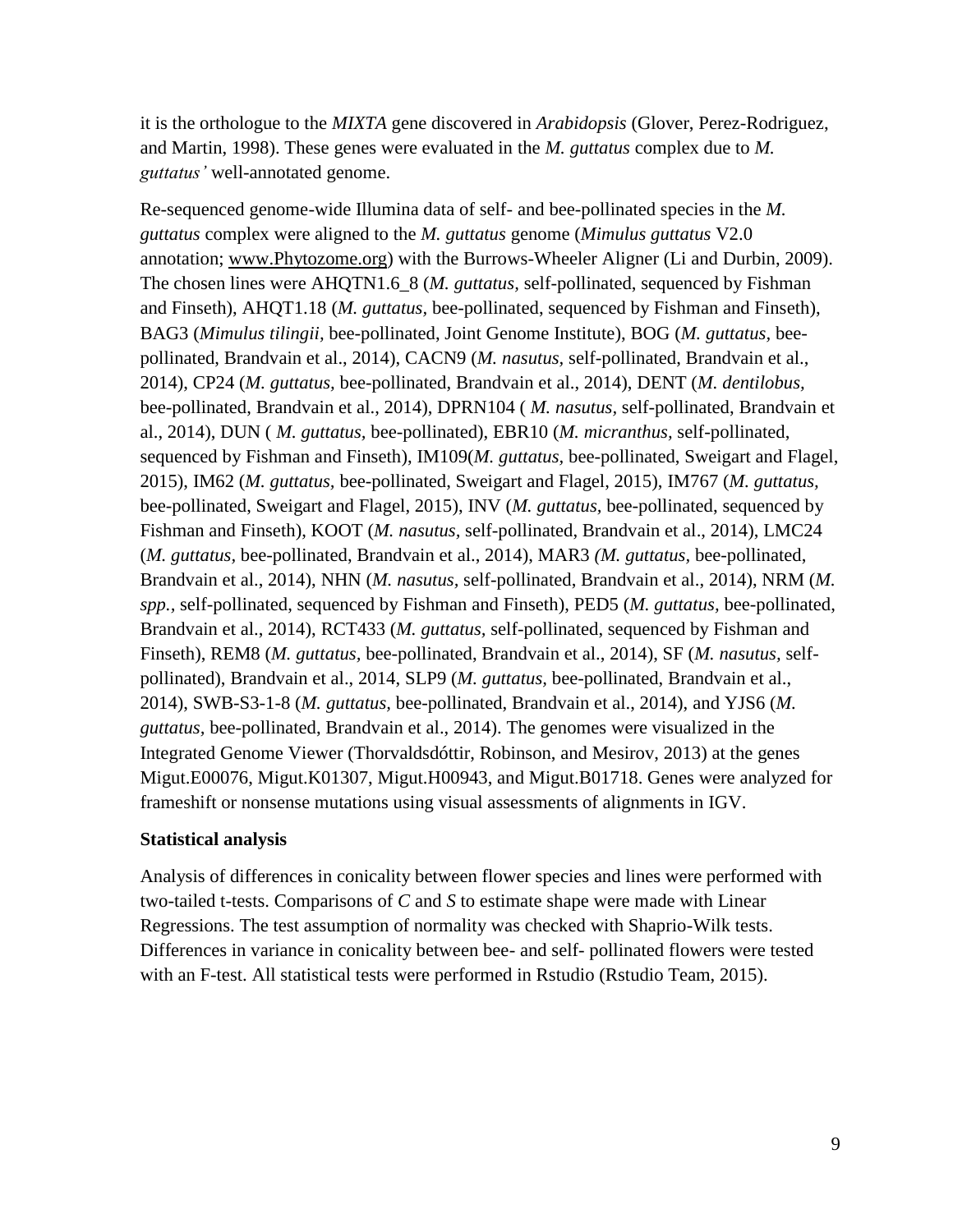# <span id="page-10-0"></span>Results

### **Determination of a quantitative metric for cell shape determination**

We first evaluated the *S* and *C* metrics by comparing their estimates with visual observations of cell shape on a categorical scale. Different methods for quantitatively analyzing cell shape had varying levels of efficacy. *S* did not correlate with the observed shape of petal cells of the flowers studied ( $r^2$  = 0.001712, p=0.6299). However, the first term of the *S* parameter  $\alpha_1 * \alpha_2$ 

equation,  $\frac{180}{180}$ , was positively correlated with estimate shape ( $r^2$  = 0.6614, p<2.2e-16). An even greater correlation was observed between *C* and estimate shape  $(r^2=0.7715, p < 2.2e-16,$ **Figure 2).**



**Figure 2.** The relationship between two metrics for measuring cell shape and estimate shape. A) The Shape Parameter, *S,* has no significant relationship with estimate shape. B) The Conical Value, *C,* has a significant relationship with estimate shape.

We further confirmed our *C* value by comparing wild-type and mutant, flat-celled petals. When observed with both light and confocal microscopy, differences in cell shape between wild-type and flat-celled mutant flowers were apparent. Mutant flowers show the flat-celled phenotype as expected, and this phenotype is reflected in quantitative measurements of cell shape using *C* (**Figure 3**). Overall, wild-type flowers had more conical cells than their flat celled-mutant counterparts when conicality was measured with the *C* value (**Figure 4).**  Larger *C*-values indicate a lower degree of conicality. Mutant *M. lewisii* had flatter cells than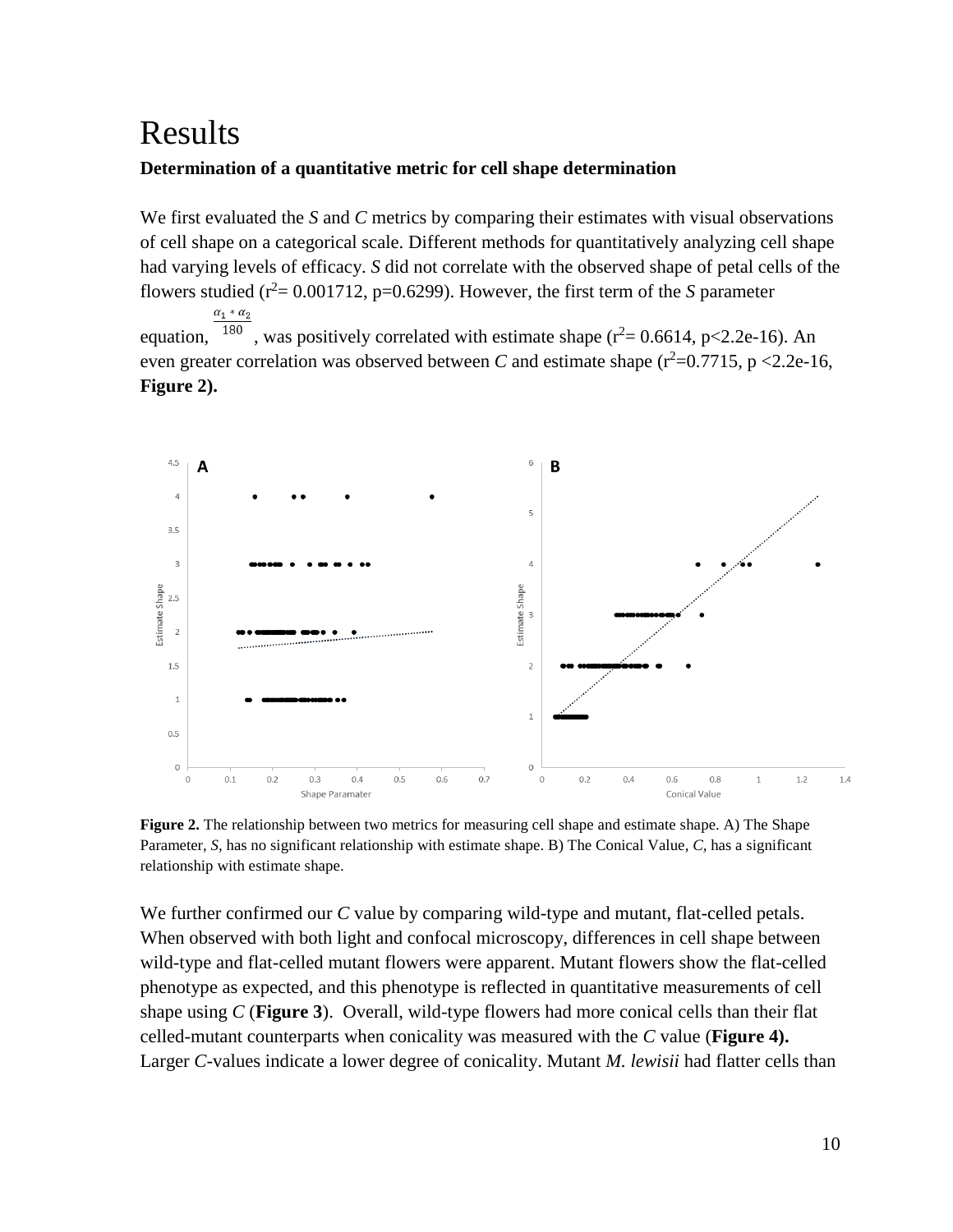wild-type *M. lewisii (*t =8.7392, p =0.00252) and mutant *M. verbenaceus* had flatter cells than wild-type *M. verbenaceus* (t = 3.7306, p = 0.03075).



**Figure 3.** Confocal and light microscopy comparisons of petal cells from flat-celled mutant flowers and wildtype flowers. A) Images of mutant *M. verbenaceus* B) Images of *M. verbenaceus* (wild-type) C) Images of mutant *M. lewisii* D) Images of *M. lewisii* (wild-type)



**Figure 4.** Differences in cell shape between wild-type and mutant, flat-celled flowers. A) Comparison of *M. lewisii* (wild-type) to its flat-celled mutant counterpart. B) Comparison of *M. verbenaceus* (wild-type) to its flat-celled mutant counterpart. Mean  $\pm$  SEM. Asterisks indicate differences according to a t-test with significance levels of  $*$  for  $p < 0.05$ ,  $**$  for  $p < 0.01$ , and  $***$  for  $p < 0.001$ .

#### **Natural variation in cell shape and pollinator mode**

Wild-type flowers had more conical cells than their flat celled-mutant counterparts when conicality was measured with the C value (**Figure 5).** Larger C-values indicate a lower degree of conicality. When bee pollinated flowers were compared to their self-pollinated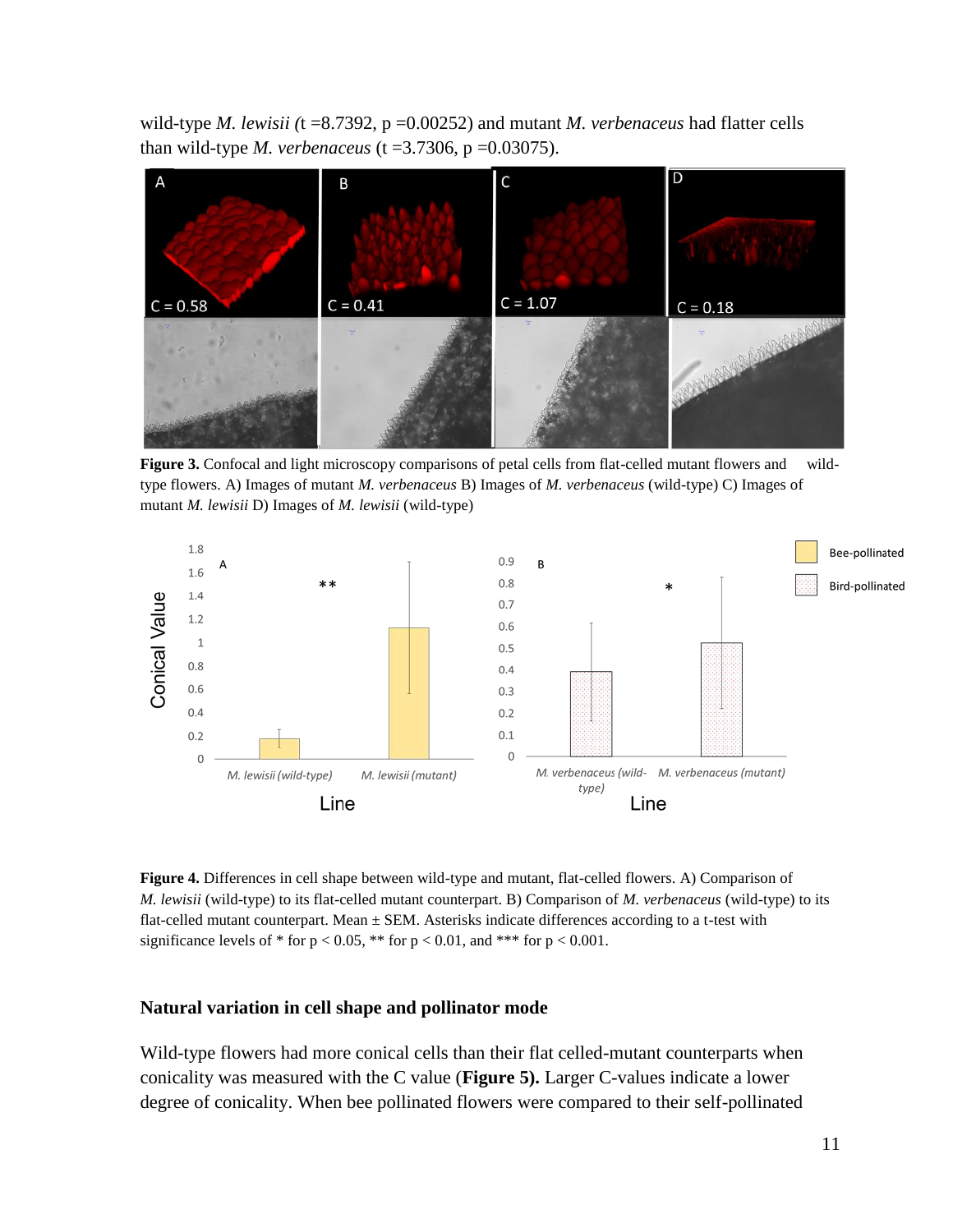counterparts, differences were apparent. *M. micranthus* had flatter cells than *M. guttatus*   $(t=-7.5741, p=3.151e-06)$  and had more variance in cell shape than *M. guttatus* (F=3.6882, p=0.03258). Similarly, *M. parishii* had flatter cells than *M. lewisii* (t =4.8143, p=0.0005246) and had more variation in cell shape than *M. lewisii (*F=14.97, p=0.009614).



**Figure 5**. Differences in cell shape between bee-pollinated and closely related self-pollinated species. A) Comparison of self-pollinated *M. micranthus* to bee-pollinated *M. guttatus.* B) Comparison of self-pollinated *M. parishii* to bee-pollinated *M. lewisii*. C) Comparison of *M. lewisii* (wild-type) to its flat-celled mutant counterpart. D) Comparison of *M. verbenaceus* (wild-type) to its flat-celled mutant counterpart. Mean ± SEM. Asterisks indicate differences according to a t-test with significance levels of  $*$  for  $p < 0.05$ ,  $**$  for  $p < 0.01$ , and \*\*\* for  $p < 0.001$ .

### **Analysis of MIXTA genes**

Analysis within IGV of the genes Migut.E00076, Migut.K01307, Migut.H00943, and Migut.B01718 within the *M. guttatus* complex showed no frameshift or nonsense mutations differentiating self-pollinated species from bee-pollinated species at these four genes.

# <span id="page-12-0"></span>Discussion

In this study, we aimed to develop a methodology for measuring cell shape, to quantify cell shape within two pairs of closely related bee-pollinated and self-pollinated species and two pairs of wild-type and mutant, flat-celled lines, and to investigate the genetic basis of conical cell shape. Our findings suggest that the Conical Value, *C,* can accurately quantify cell shape, and these findings were confirmed by *C*'s close relationship to qualitative cell shape observations and its ability to distinguish between the cell shape of wild-type and flat-celled flowers. Using *C* as a tool to measure cell shape, we found that in two separate instances within the genus *Mimulus*, the evolution of self-pollination was correlated with a loss of conicality and an increase in variance in cell shape. Finally, at the four *MIXTA-*like genes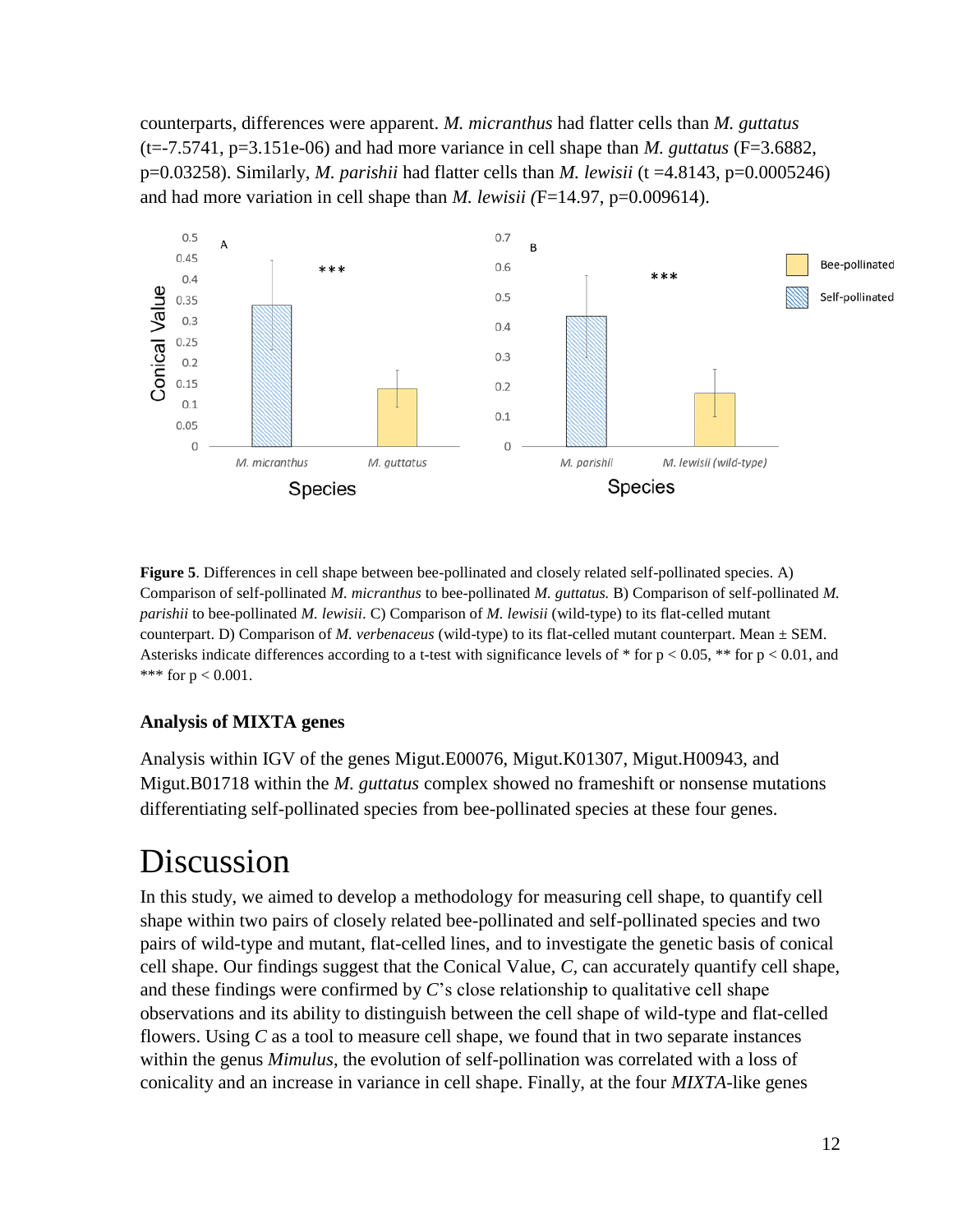analyzed in this study, we found no frameshift or nonsense mutations; therefore, the genetic basis of conicality in the *M. guttatus* complex remains uncertain.

### **Development of a robust methodology for quantifying cell shape**

Imaging in both two and three dimensions is able to capture easily observable differences in cell shape. Making qualitative assessments of cell shape is possible with the Conical Value, *C*, which more accurately represents observations of cell shape as a quantitative metric than the previously established *S-*value does. This may be because *C* accounts for angle measurements, as *S* does, as well as ratio measurements. Ivakov and Persson (2013) assert that ratio measurements, such as a cell's width:height, benefit from increased accuracy because their allow for a normalization of the two dimensions, though they are often unable to account for complex shapes. As such, *C* benefits from accounting for the angles of the cell's tip and the ratio measurement of the cell width:height. Further verifying *C* as a reliable tool, flat-celled mutants of *M. lewisii* and *M. verbenaceus* had qualitatively flatter cells than their wild-type counterparts. As expected, *C* was able to distinguish between the cells of conical-celled wild-type flowers and flat-celled mutant flowers. The Conical Value remains an imperfect measure of cell shape due to its two-dimensional nature. As such, quantification of cell shape using three-dimensional microscopy, such as SEM or confocal microscopy, may more accurately represent cell shape; however, sample preparation with such techniques is more costly and time intensive than light microscopy. *C* may be improved by considering cells' relationship to neighboring cells rather than considering cells independently. Additionally, *C* may be improved with additional measurements of individual cells, such as measurements of a cell's approximate diameter and slope. Finally, *C* assumes cells to either have a conical, rounded, or boxy shape; however, many cells have an intermediate appearance with conical tips and boxy basal regions. Additional measurements accounting for intermediate cell shapes could further improve *C*.

### **Cell shape correlates with pollinator mode**

Conical cell shape and reduced variation in cell shape are correlated with bee-pollination. In this study, we found that self-pollinated *M. micranthus* and *M. parishii* both had flatter cells than *M. guttatus* and *M. lewisii*, respectively. This is consistent with the results of Papiorek, Junker, and Lunau's (2014) findings that bird-pollinated flowers have flatter cells than beepollinated flowers, and the results of Whitney et al. (2011b), Whitney et al. (2009), and Bräuer et al. (2017) which indicated that bees were more capable walking and landing conical-celled surfaces and flowers as compared to flat celled-surfaces and flowers. Furthermore, self-pollinated flowers also had more variance in conicality than bee-pollinated flowers, as is expected since conical cells may be a nonfunctional trait in *M. parishii* and *M. micranthus* (Royer et al., 2016). This increased variance in self-pollinated flowers' cell shape suggests that there is decreased selective pressure for self-pollinated flowers to maintain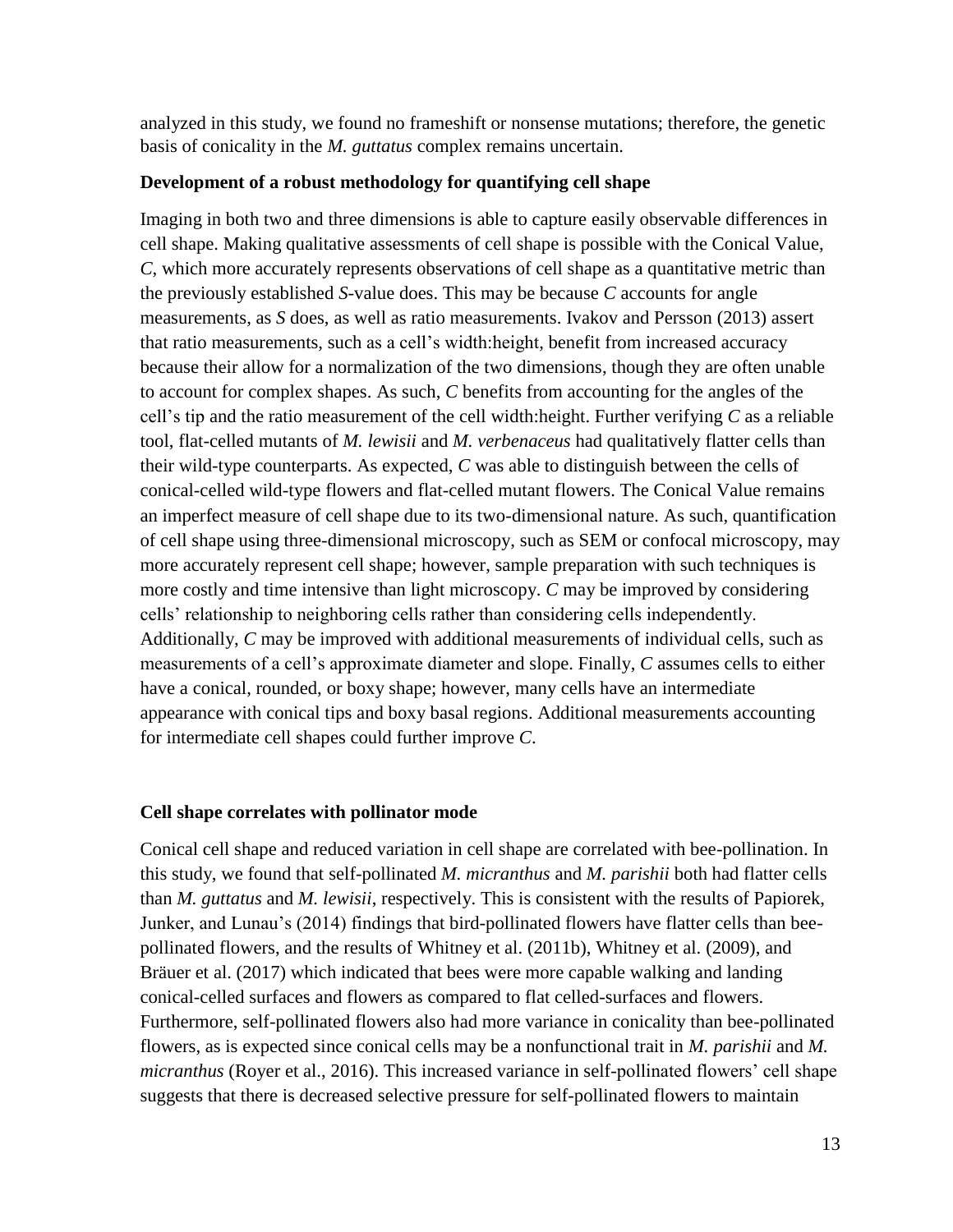conical cell shape. Further directions for future study include examining cell shape and variation in cell shape across the genus *Mimulus* in order to gain a more complete understanding of how frequently a switch in pollinator mode to self-pollination is associated with losses of petal cell conicality.

### **Genetic basis of conical cell shape**

We hypothesized that there would be major differences between the *MIXTA*-like genes of self-pollinated plants and bee-pollinated plants in the *M. guttatus* complex. Although no nonsense or frameshift mutations were identified in the identified *MIXTA* genes, *MIXTA* may still be important for cell shape determination. Missense mutations, which were not addressed within the scope of this study, may be responsible for differences in cell shape. Alternatively, the time of expression of genes may be of great importance to cell shape development. In *Lotus japonicas*, the gene *LjCYC2* is known to determine the presence of conical petal cells. Rather than the gene's presence, its temporal expression mattered for cell shape determination. In bee pollinated *Lotus* species, *LjCYC2* was expressed at the earliest stages of floral development. However, in bird pollinated species, *LjCYC2* was expressed only in later stages (Ojeda et al., 2017). It also may act as a downstream regulator for *MIXTA-*like genes (Feng et al., 2006).

In addition, there are a large number of alternate genes that have been identified as impacting cell shape determination in plants. The microtubule severing protein KTN1 is necessary for conical cell shape development, as is SPIKE1 and ROP GTPases. KTN1 promotes tip sharpening and cell height at late developmental stages. ROP GTPases activate KTN1 and SPIKE1 functions upstream. Both genes, when nonfunctional, produce swelling at the tip of conical cells, indicating that KTN1, SPIKE1, and ROP GTPases may all work together in a pathway which produces conical shaped cells (Ren et al., 2017). Further, mutations in *ANGUSTIFOLIA* (AN) are correlated with an accumulation of reactive oxygen species, which decrease the conicality of Arabidopsis petal cells. In AN mutants, mutations to KTN1 increased cell tip sharpness. An AN-ROS pathway that functions with KTN1 that is required for normal conical cell development (Dang et al., 2018).

### **Conclusions**

This study demonstrates that the Conical Value may be a more effective quantitative measure of cell shape. With simple changes to established parameters, incorporating both cell angles and cell dimensions, light microscopy alone can reliably measure cell shape. Additionally, bee- and self- pollinated flower pairs from two separate clades within *Mimulus* display the same pattern of reduced conicality and increased variation in cell shape within the selfpollinated flowers, indicating at least two independent derivations of self-pollination correlated with changes to petal cell shape. These findings lend further support to the hypothesis that conical cell shape is an adaptation to bee pollination. The new technique for measuring cell shape developed in this study allows us to elucidate targets of selection within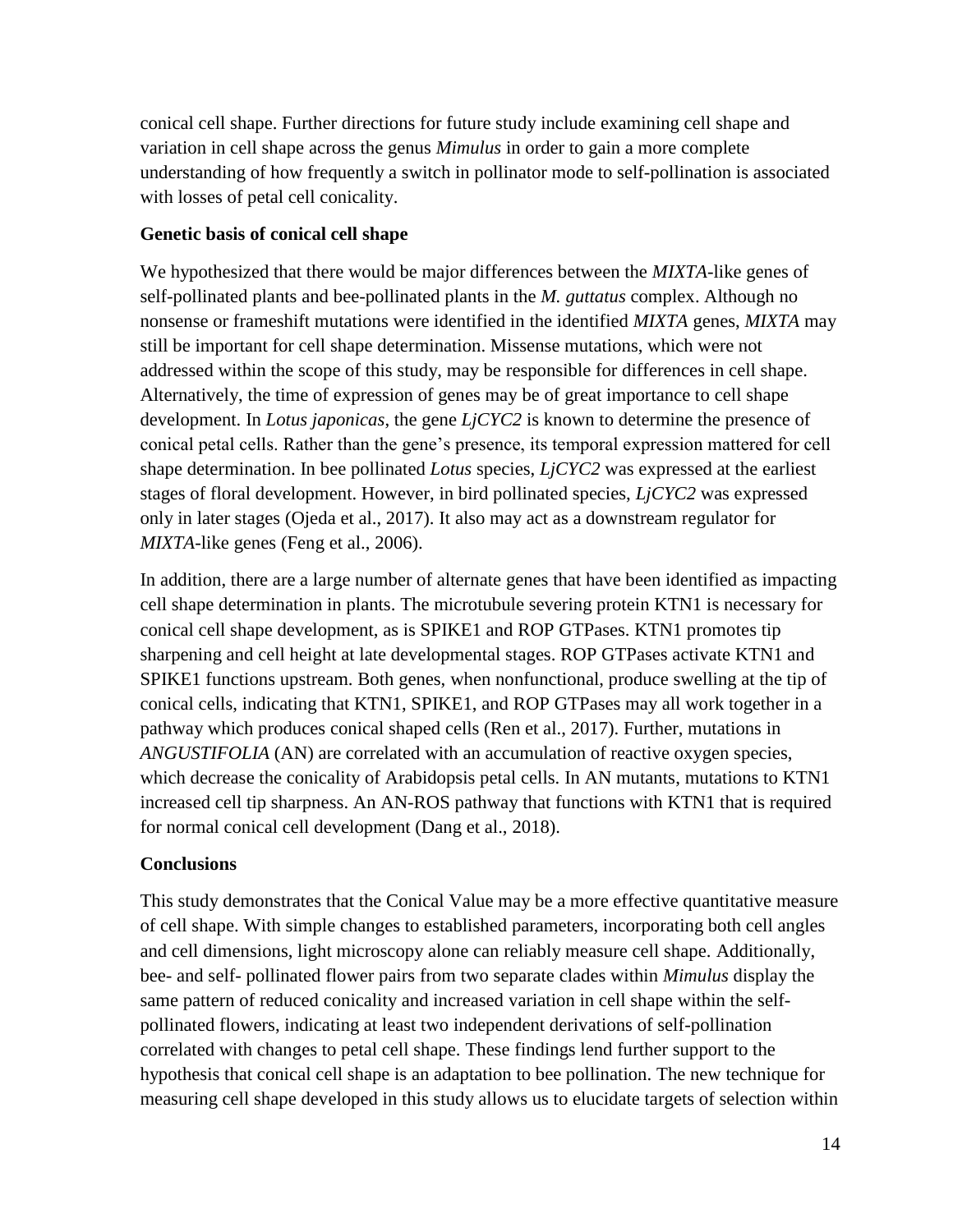the bee- and self-pollination syndromes and to unravel parts of pollinator modes that were previously undiscovered.

# <span id="page-15-0"></span>Acknowledgements

Special thanks to the Rancho Santa Ana Botanic Gardens and to all laboratories that provided *Mimulus* seeds for this project. Thanks to Professor Babak Sanii and Professor Jennifer Armstrong for providing instruction on microscopy.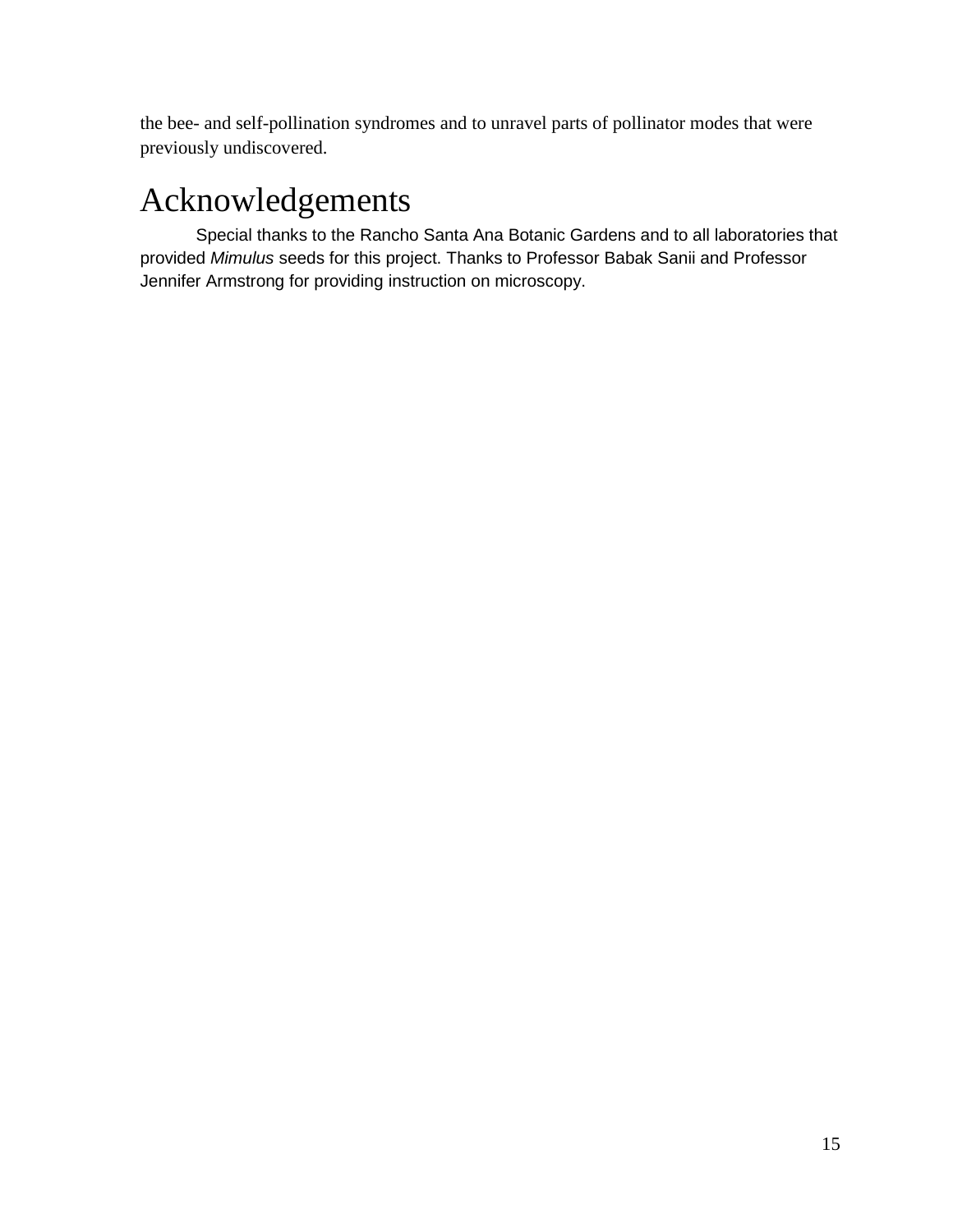### Literature Cited

- <span id="page-16-0"></span>Abrol, D.P., (2012) *Pollination biology: biodiversity conservation and agricultural production* 1st edn. Dordrecht, Springer, p. 52.
- Bailes, E.J., Glover B.J. (2018) 'Intraspecific variation in the petal epidermal cell morphology of *Vicia faba* L. (Fabaceae)' *ScienceDirect* 244-245 [online]. Available at: <https://doi.org/10.1016/j.flora.2018.06.005> (Accessed 18 November 2018).
- Bradshaw Jr, H.D., Wilbert S.M., Otto K.G., Schemske, D.W. (1995) 'Genetic mapping of floral traits associated with reproductive isolation in monkeyflowers (*Mimulus)*' *Nature* 376
- Bauer, P., Neinhuis, C., Voigt, D. (2017) 'Attachment of honeybees and greenbottle flies to petal surfaces' *Arthropod-Plant Interactions* [online].
- Beardsley P.M., Schoenig S.E., Whittal, J.B., Olmstead, R.G. (2004) 'Patterns of evolution in western North American *Mimulus* (Phrymaceae)' *American Journal of Botany*
- Brandvain, Y., Kenney, A.M., Flagel, L., Coop, G., Sweigart, A.L. 'Speciation and introgression between *Mimulus nasutus* and *Mimulus guttatus' PLOS Genetics* [online]. Available at: https://doi.org/10.1371/journal.pgen.1004410 (Accessed 1 December 2018)
- Dang, X., Yu, P., Li, Y., Yang, Y., Zhang, Y., Ren, H., Chen, B., Lin, D., (2018) 'Reactive oxygen species mediate conical cell shaping in *Arabidopsis thaliana* petals' *PLOS Genetics* [online]. Available at:<https://doi.org/10.1371/journal.pgen.1007705> (Accessed 18 November 2018)
- Dyer, A.G., Whitney, H.M., Arnold, S.E.J., Glover, B.J., and Chittka, L. (2006) 'Bees associate warmth with floral colour', *Nature* 442 [online]. Available at: http://dx.doi.org/10.1038/442525a (Accessed 2 September 2018)
- Dyer, A.G., Whitney, H.M., Arnold, S.E.J., Glover, B.J., and Chittka, L. (2007) 'Mutations perturbing petal cell shape and anthocyanin synthesis influence bumblebee perception of *Antirrhinum majus* flower colour', *Arthropod-Plant Interactions* 1(1) [online]. Available at: <https://link.springer.com/article/10.1007/s11829-007-9002-7> (Accessed 2 September 2018)
- Feng et al. (2006) 'Control of petal shape and floral zygomorphy in *Lotus japonicus' Proceedings of the National Academy of Sciences of the United States of America* 103(13) [online]. Available at:<https://doi.org/10.1073/pnas.0600681103> (Accessed 18 November 2018)
- Fishman, L., Beardsley, P.M., Stathos, A., Williams, C.F., and Hill, J.P. (2014) 'The genetic architecture of traits associated with the evolution of self-pollination in *Mimulus*', *New Phytologist* 205(2) [online]. Available at:<https://doi.org/10.1111/nph.13091> (Accessed 3 September 2018)
- Glover B.J., Perez-Rodrigues, M., Martin, C. (1998) 'Development of several epidermal cell types can be specified by the same MYP-related plant transcription factor' *Development* 125 [online]. Available at:<http://dev.biologists.org/content/125/17/3497> (Accessed 18 November 2018)
- Ivakov, A., Persson, S. (2013) 'Plant cell shape: modulators and measurements' *Frontiers in Plant Science* 4(439) [online]. DOI: [10.3389/fpls.2013.00439](https://dx.doi.org/10.3389%2Ffpls.2013.00439) (Accessed 18 November 2018)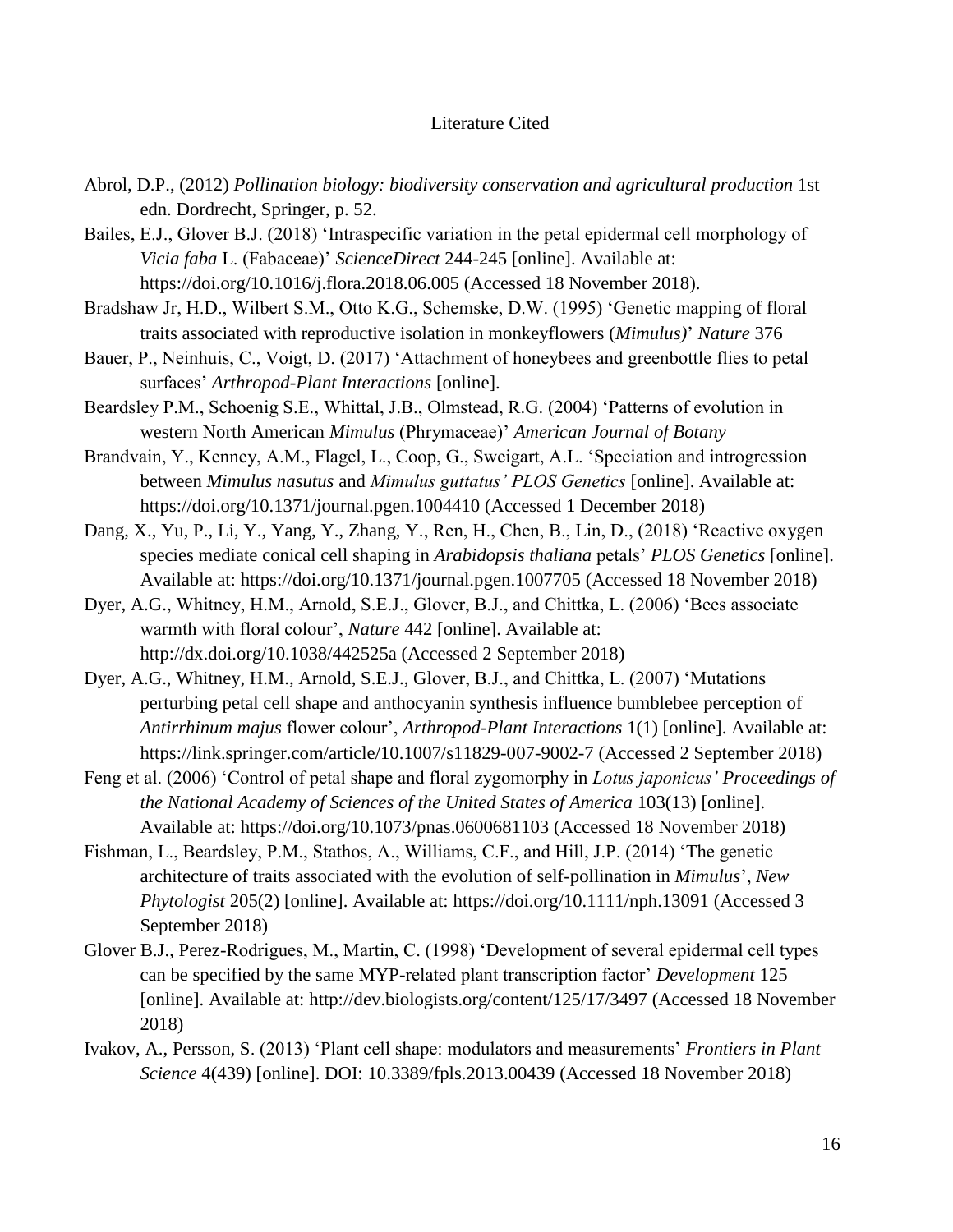- Kay, Q.O.N., Daoud, H.S., and Stirton, C.H. (1981) 'Pigment distribution, light reflection and cell structure in petals', *Botanical Journal of the Linnean Society* 83(1) doi: 10.1111/j.1095- 8339.1981.tb00129.x.
- Li, H., and Durbin, R. (2009) 'Fast and accurate short read alignment with Burrows-Wheeler transform', *Bioinformatics,* 25(14) [online]. Available at: [https://doi](https://doi-org.ccl.idm.oclc.org/10.1093/bioinformatics/btp324)[org.ccl.idm.oclc.org/10.1093/bioinformatics/btp324](https://doi-org.ccl.idm.oclc.org/10.1093/bioinformatics/btp324) (Accessed 1 September 2018)
- Molecular Probes (1999) 'Propidium Iodide Nucleic Acid Stain' *Product Information*
- Moyround E., Glover, B.J. (2016) 'The physics of pollinator attraction' *New Phytologist* 216(2) [online]. Available at:<https://doi.org/10.1111/nph.14312> (Accessed 18 November 2018)
- Noda, K., Glover, B.J., Linstead, P., Martin, C. (1994) 'Flower colour intensity depends on specialized cell shape controlled by a Myb-related transcription factor' *Nature* 369 [online]. Available at: https://www-nature-com.ccl.idm.oclc.org/articles/369661a0
- Ojeda, D.I., Jaen-Molina, R., Santos-Guerra, A., Caujape-Castells, J., Cronk, Q., (2017) 'Temporal, but not spatial, changes in expression patterns of petal identity genes are associated with loss of papillate conical cells and the shift to bird pollination in Macaronesian *Lotus*  (Leguminosae)' *Plant Biology* 19(3) [online]. Available at:<https://doi.org/10.1111/plb.12551> (Accessed 18 November 2018)
- Papiorek, S., Junker, R.R., Lunau, K. (2014) 'Gloss, colour and grip: multifunctional epidermal cell shapes in bee- and bird- pollinated flowers', *PLOS ONE,* 9(11) [online]. Available at: <https://doi.org/10.1371/journal.pone.0112013> (Accessed 1 September 2018)
- Ren, H., Dang, X., Cai, X., Yu, P., Li, Y., Zhang, S., Liu, M., Chen, B., Lin, D. (2017) 'Spatiotemporal orientation of microtubules controls conical cell shape in *Arabidopsis thaliana*  petals' *PLOS Genetics* [online]. Available at:<https://doi.org/10.1371/journal.pgen.1006851> (Accessed 18 November 2018)
- Sweigart A.L., Flagel, L.E. (2015) 'Evidence of natural selection acting on a polymorphic hybrid incompatibility locus in *Mimulus' Genetics* 199(2) [online]. Available at: https://doi.org/10.1534/genetics.114.171819
- Ritland C., Ritland K., (1989) 'Variation of sex allocation among eight taxa of the *Mimulus guttatus*  species complex (Scrophulariaceae)' *American Journal of Botany* 76(12) [online]. Available at:<https://doi.org/10.1002/j.1537-2197.1989.tb15163.x> (Accessed 18 November 2018).
- Royer A.M., Kremer, C., George, K., Perex, S.G., Schemske, D.W., Conner, J.K. (2016) 'Incomplete loss of a conserved trait: function latitudinal cline, and genetic constraints' *Evolution* 70(12) [online]. Available at:<https://doi.org/10.1111/evo.13096> (Accessed 18 November 2018)
- RStudio Team *(2015). RStudio: Integrated Development for R.* RStudio, Inc., Boston, MA URL [http://www.rstudio.com/.](http://www.rstudio.com/)
- Rueden, C.T., Schindelin, J., Hiner, M.C., DeZonia, B.E., Walter, A.E., Arena, E.T., and Eliceiri, K.W. (2017) 'ImageJ2: ImageJ for the next generation of scientific image data', *BMC Bioinformatics,* 18(529) [online]. Available at:<https://doi.org/10.1186/s12859-017-1934-z> (Accessed 1 September 2018)